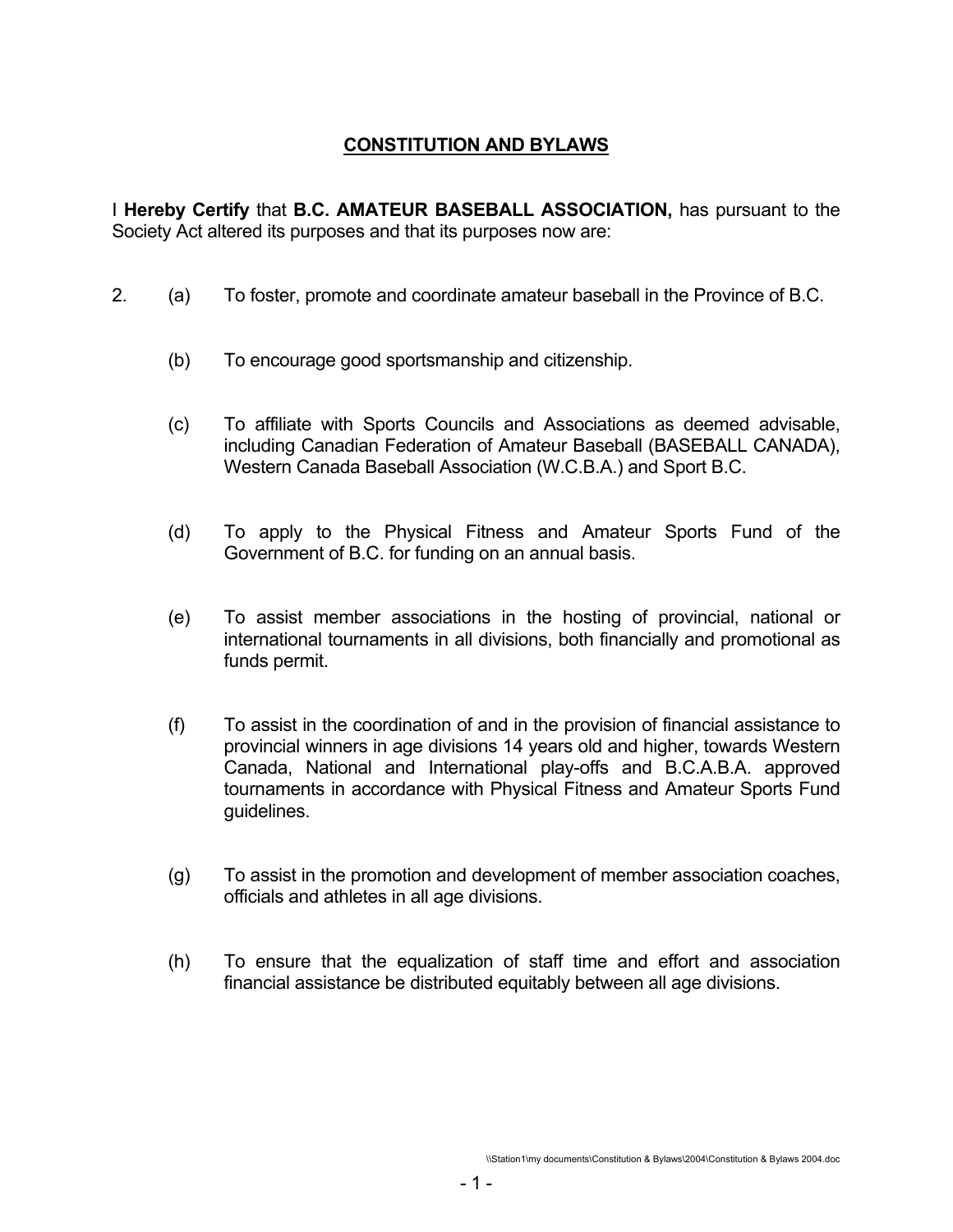# **BY-LAWS**

#### 1. **MEMBERSHIP**

 Membership in the society shall be available to all amateur baseball organizations within the Province of B.C. that are recognized and approved by the Board of Directors of B.C. Amateur Baseball Association. Membership is open to all age groups.

- (a) Membership may be revoked if dues are not paid. Members, whose assessed dues have not been paid, will cease to be in good standing, and may be suspended pending payment of dues or fees.
- (b) Membership will cease if a member association fails to renew membership on an annual basis.
- (c) Membership may be revoked or a member expelled by a majority vote of the voting delegates at a general meeting.
- (d) Membership must comply with the constitution and by-laws of B.C. Amateur Baseball Association and all applicable national or international associations.

### 2. **DUES**

 The annual membership fees will be established by the association each year at the Annual General Meeting.

 Such dues shall accompany the annual application for membership, both of which shall be in the hands of the Secretary or Treasurer on or before June 30th of each year.

#### 3. **MANAGEMENT**

- (a) The affairs of the Association shall be governed by a management team comprised of an elected Executive, the member association Presidents and an appointed Board of Directors to which the management team delegates authority.
- (b) Member associations of B.C.A.B.A. be permitted to send one representative to attend B.C.A.B.A. Management Team meetings. The representative shall be the President of the association, or, in the event that the President is unable to attend, one other member of the executive of that association. This alternate executive member shall be named by the association President on a yearly basis.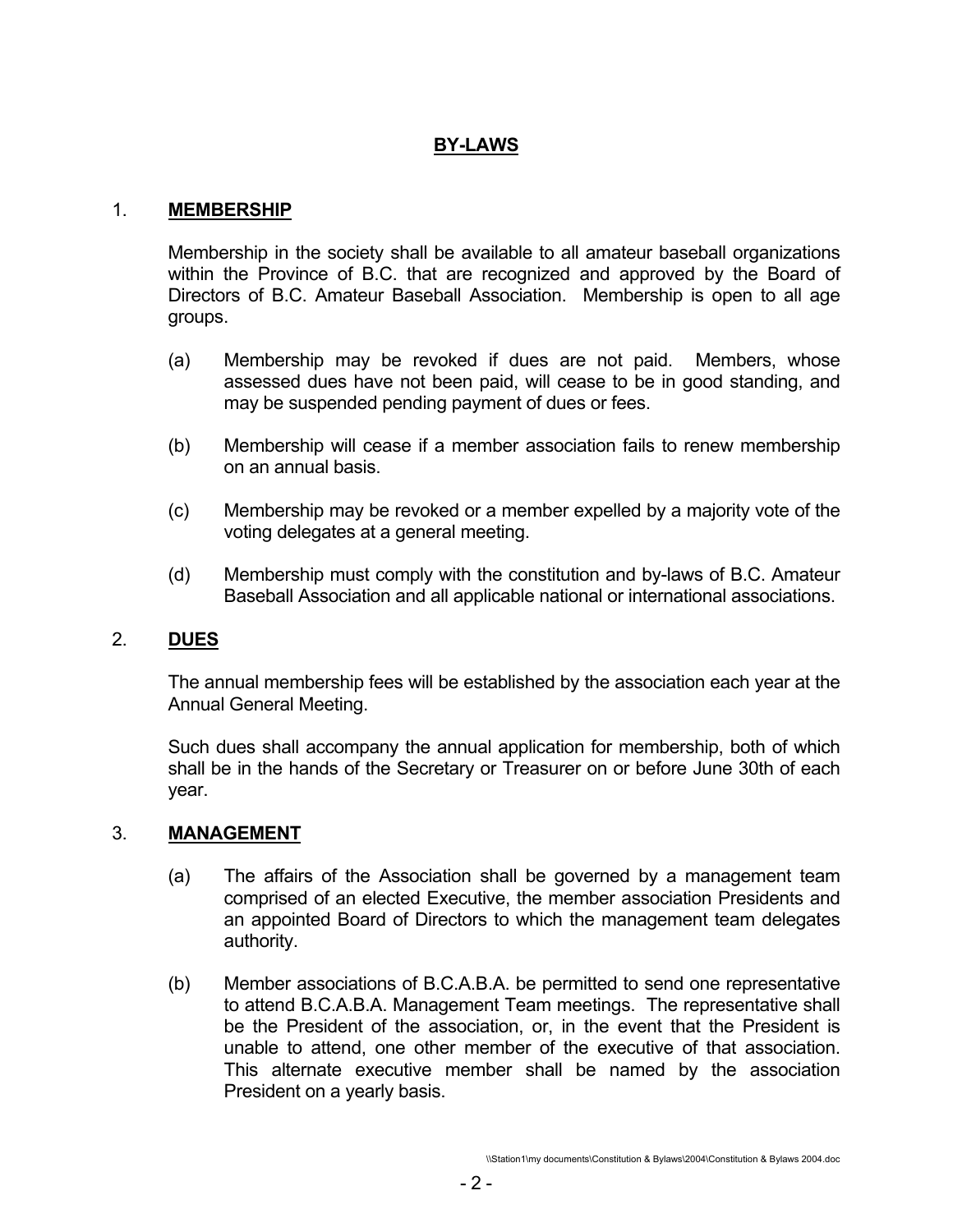- (c) The Executive shall be composed of the President, first Vice-President, second Vice-President, third Vice-President, Secretary and Treasurer, who shall be elected for two (2) year terms at the Annual General Meeting of the Association. The immediate Past President shall also serve as a member of the Executive.
- (d) The President, first Vice-President and Treasurer shall be elected on even number years and the second Vice-President, third Vice-President and Secretary shall be elected on odd number years.
- (e) A Member Association President or Executive Member may be elected to the B.C.A.B.A. Executive. However, if elected, must resign from the Executive position of the Member Association. This individual cannot hold both positions.

## 4. **BOARD OF DIRECTORS**

- (a) The Board of Directors shall be composed of the Management Team (see Item 3), Umpire-in-Chief of B.C. and appointed Board Members representative of all geographic zones of the Province.
- (b) The President may appoint a Technical Advisor if he so wishes and this individual would be a Board Director. All such appointments will be subject to approval by the Management Team. Appointments will be for a two (2) year term and may be renewed.
- (c) So that all areas of the province may be represented, the Management Team will, to as great a degree as possible, appoint Board of Directors from the eight (8) B.C. Games Zones.
- (d) Large population areas may be represented by one or more Board Members. The total will not be less than eight (8) but may be up to fifteen (15) in number.
- (e) The number of Board Members may be increased or decreased by a majority vote at the Annual General Meeting.

# 5. **DUTIES OF OFFICERS**

 (a) The President, where possible, shall preside at all meetings of the Association. He shall have a casting vote in the event of an equal vote. He shall exercise a general supervision and control over the Officers and business of the Association. He shall call Executive Meetings, to include the Management Team, and any other Special or Ordinary meetings of the Association as deemed necessary during his term of office. He may appoint, as the occasion may arise, Special Committees to consider and report on questions which may be presented from time to time. He may, where it is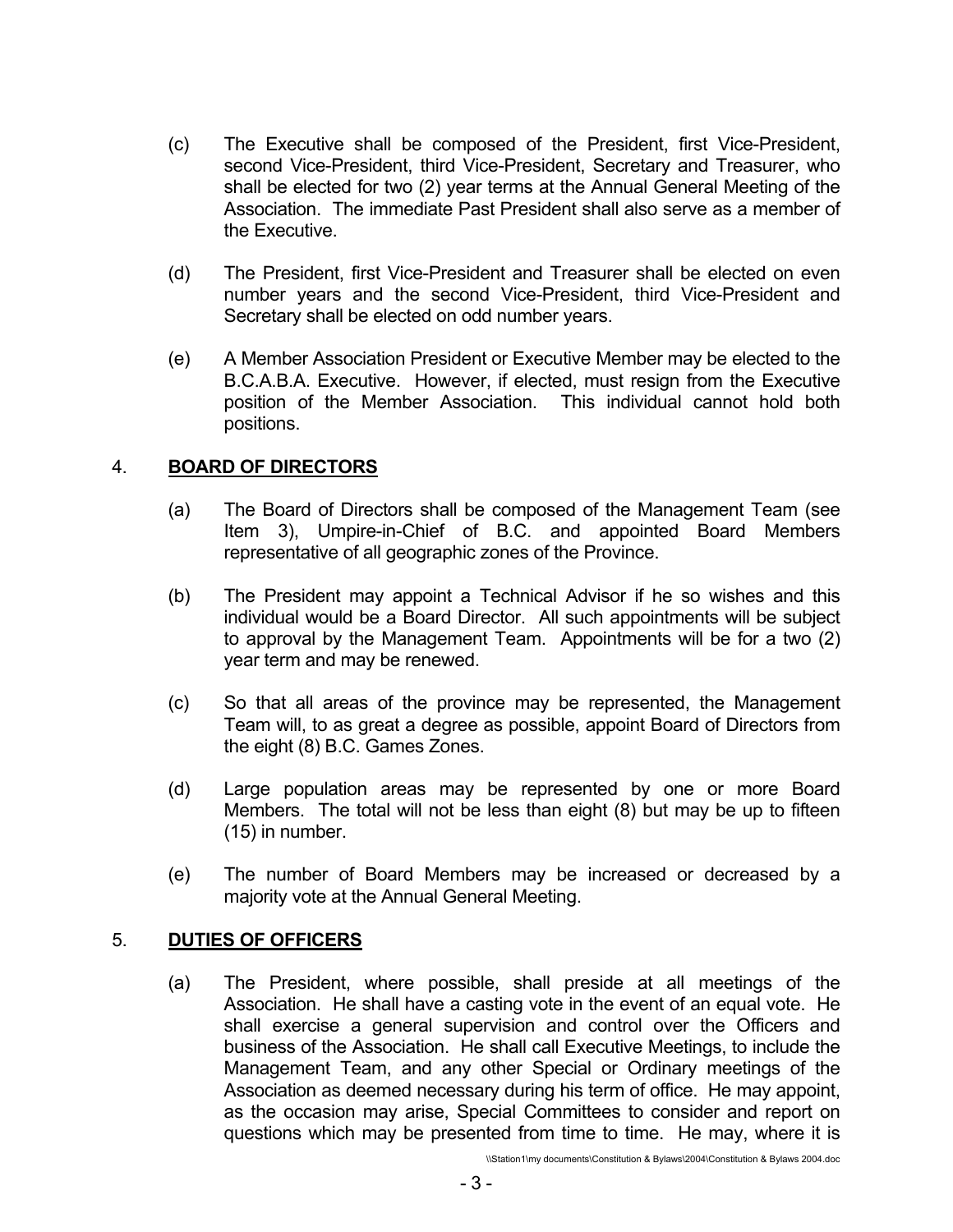deemed advisable in the best interests of the Association, and subject of ratification at the following Annual General Meeting, direct the Officers to conduct the business of the Association in a manner to be in the best interests thereof. He shall transact such other business as may be accustomed to this office.

- (b) The First Vice-President shall perform the duties pertaining to his office and shall perform the duties of the President, in the absence of the President, or his inability for any cause to act as such. The second Vice President shall perform his duties pertaining to his office, and shall perform the duties of the President, in the absence of both the President and first Vice-President. The third Vice-President shall perform duties pertaining to his office, and perform duties of President, in the absence of the President and first and second Vice-Presidents.
- (c) Vice-Presidents shall, whenever possible, be chosen to give representation to geographic areas as follows:
	- one from Vancouver Island
	- one from Greater Vancouver
	- one from the interior of British Columbia
- (d) The Secretary shall keep a record of all proceedings of all meetings of the Association. He shall conduct, or be advised, of all correspondence of the Association. He shall be responsible and ensure that all members of the Association concerned, are notified of meetings to be held. He shall be responsible that a record is kept of all business transacted by the Association. He shall be required to have with him at every meeting of the Association, the proper Minutes and Record Books, and all material necessary which he may have in his possession relative to any business likely to be conducted at any such meeting.
- (e) The Treasurer shall receive and have charge of all monies of the Association. He shall keep a just and true account of all monies received and paid out, in the name of the Association; and of all and any financial transactions of any and every kind whatsoever, including a full and complete statement of the credits and liabilities of the Association. He shall deposit all funds of the Association in a Chartered Bank of the Dominion of Canada, in the name of the Association. He shall submit a report when called on; shall present a Financial Statement at the Annual General Meeting of the Association. He shall be responsible for the collection of team, league, organization, membership fees.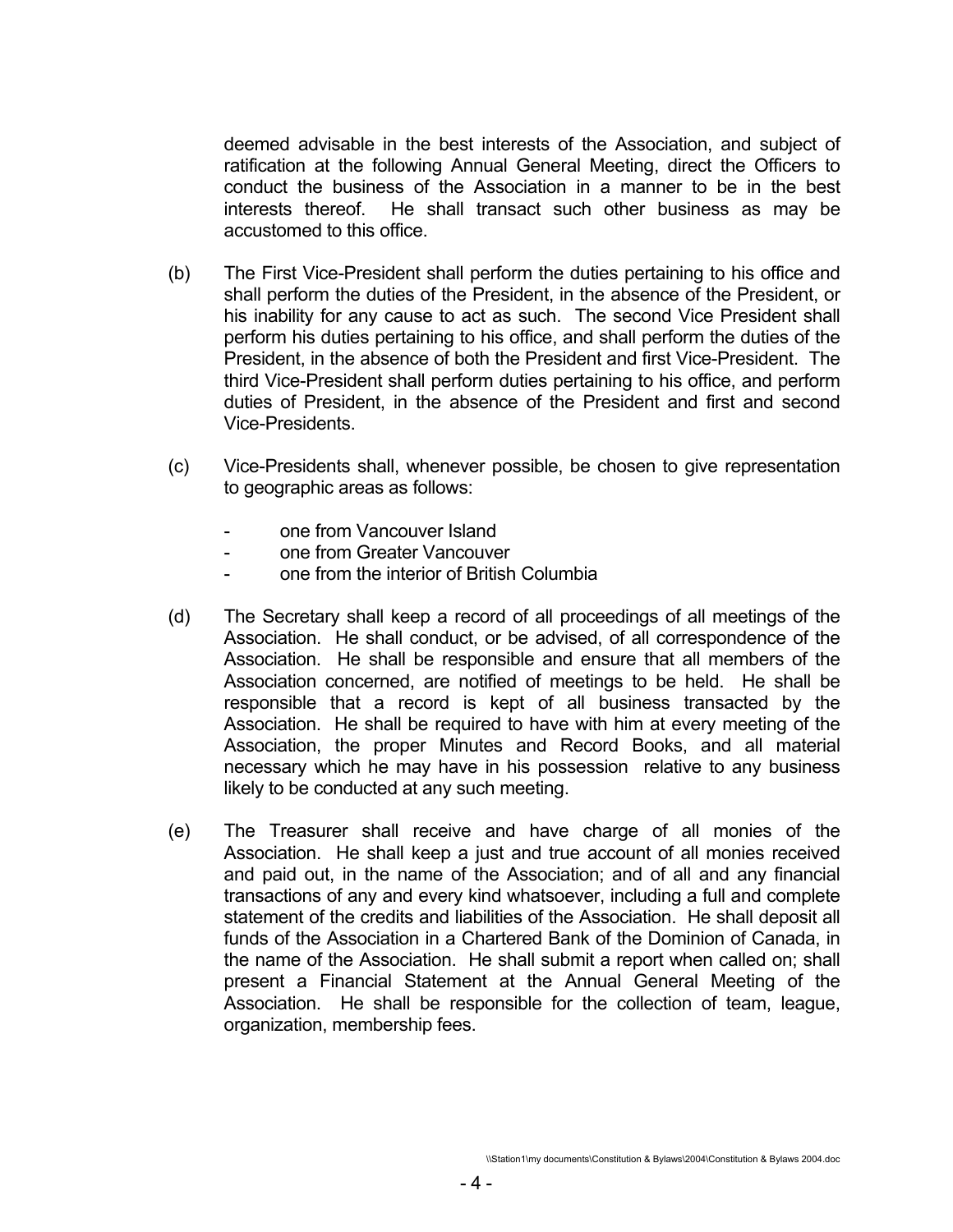- (f) Zone representatives, hereinafter to be known as "Directors", shall carry out such duties as required by the President and be furthermore responsible to assist the Treasurer in collection of membership dues and in general will be charged with the responsibility of developing increased participation in the sport of baseball at all age levels, within the area concerned, and the Province as a whole. Directors will attend Annual General meetings (and Management Team or Special meetings when invited to do so).
- (g) Technical Advisor shall provide advice of a technical nature on all things pertaining to the sport of baseball, and shall assist the members of the Management Team as required.
- (h) Umpire-In-Chief shall act as liaison officer in B.C. between various local umpire associations, and shall be charged with the responsibility of working with the Management Team to get all active umpires within the Province to become members of the B.C. Umpires Association. Furthermore, he will be charged with the responsibility of cooperating with the B.C.A.B.U.A. in grading all umpires, and will act as a leader in training new umpires and conducting umpire clinics as required.

### 6. **QUORUMS**

- (a) Six members of the Management Team shall constitute a quorum at any meeting of the Association Management team.
- (b) A quorum at the Annual General meeting, or Special meeting, shall consist of not less than sixty (60%) of the membership and must be at least three (3) persons.

### 7. **TERMS OF OFFICE**

 Terms of office for the Executive shall be from the election of office up to, and including, the Annual General Meeting covering their term of office.

#### 8. **BORROWING POWERS**

 The Board of Directors may, and are hereby authorized, from time to time, to borrow money upon such terms and conditions and in such a manner as they deem expedient, subject to the Societies Act.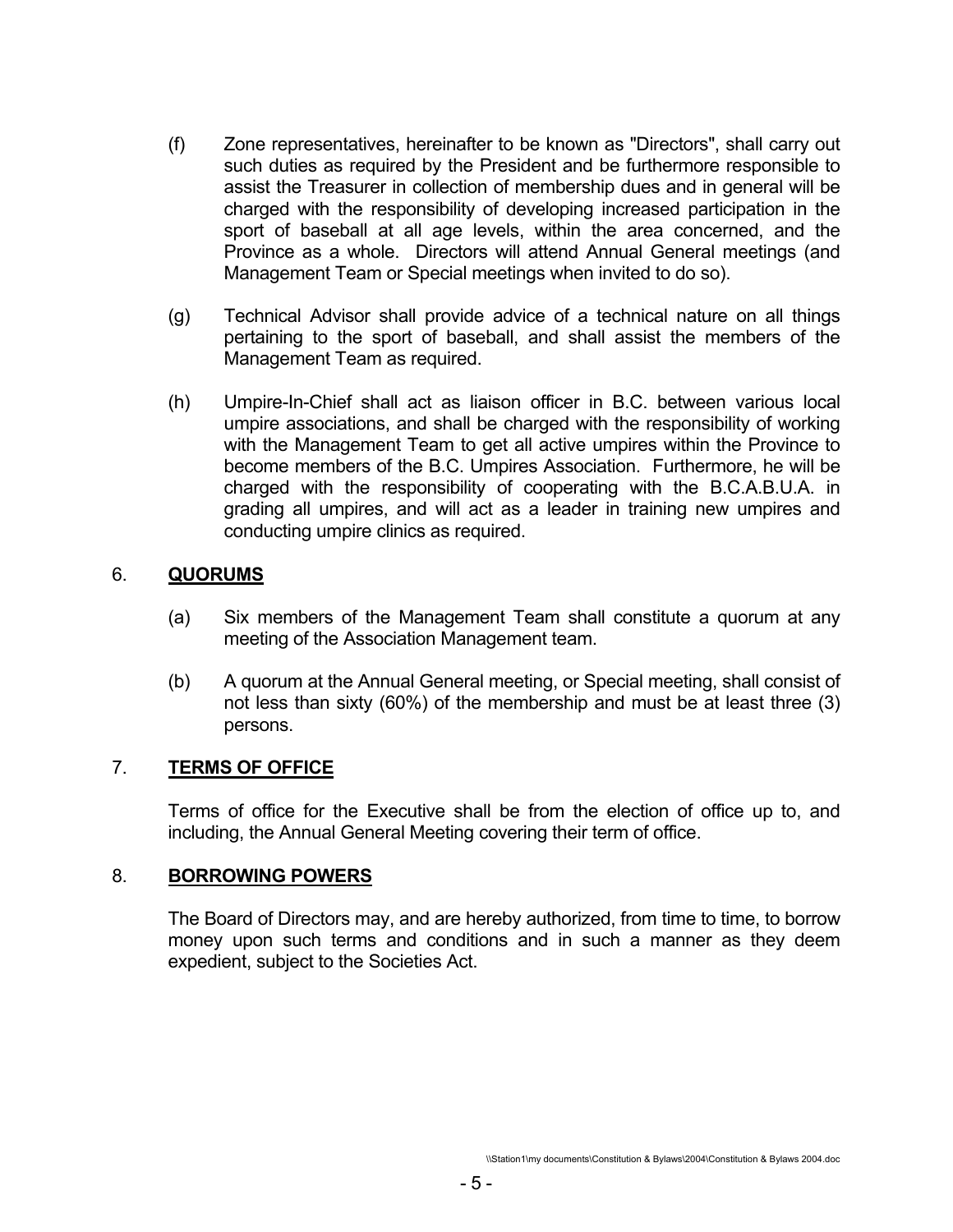# 9. **ANNUAL GENERAL MEETING**

- (a) The Annual General Meeting of the Society shall be held no later than June 30th in each year, on such a day and at such time as the Management Team shall determine.
- (b) Written notice of the Annual General Meeting shall be given to all members at least fourteen (14) days in advance of the meeting.

## 10. **VOTING**

- (a) At all Annual General meetings and extraordinary meetings, each membership in the Association shall be entitled to have one (1) vote only. The Chairman is excluded from voting unless there is a tie and then he will cast the deciding vote.
- (b) The method of voting at all meetings shall be decided by the majority of the voting delegates present at such meetings.
- (c) Voting delegates shall be the Management Team, Technical Advisor, Umpire-in-Chief and all Board members.

### 11. **ORDER OF BUSINESS**

Order of business at the Annual General Meeting shall be:

- **.** Reading of the minutes of the previous General Meeting and of any Extraordinary meetings held since the last General Meeting.
- **Business arising out of the Minutes.**
- **President's Report**
- **.** Financial Report
- **.** Correspondence
- **.** Committee reports
- **.** Director's report
- **Member Organization reports**
- **Election of officers**
- **New Business**
- **.** Adjournment

### 12. **FINANCIAL**

- (a) The fiscal year of the Association shall end March 31st of each year, and immediately following that date, the books and accounts shall be audited and a report prepared for the Annual General Meeting.
- (b) All receipts from Affiliation fees and other dues and assessments and all income from the Association shall be deposited in a Bank account in a